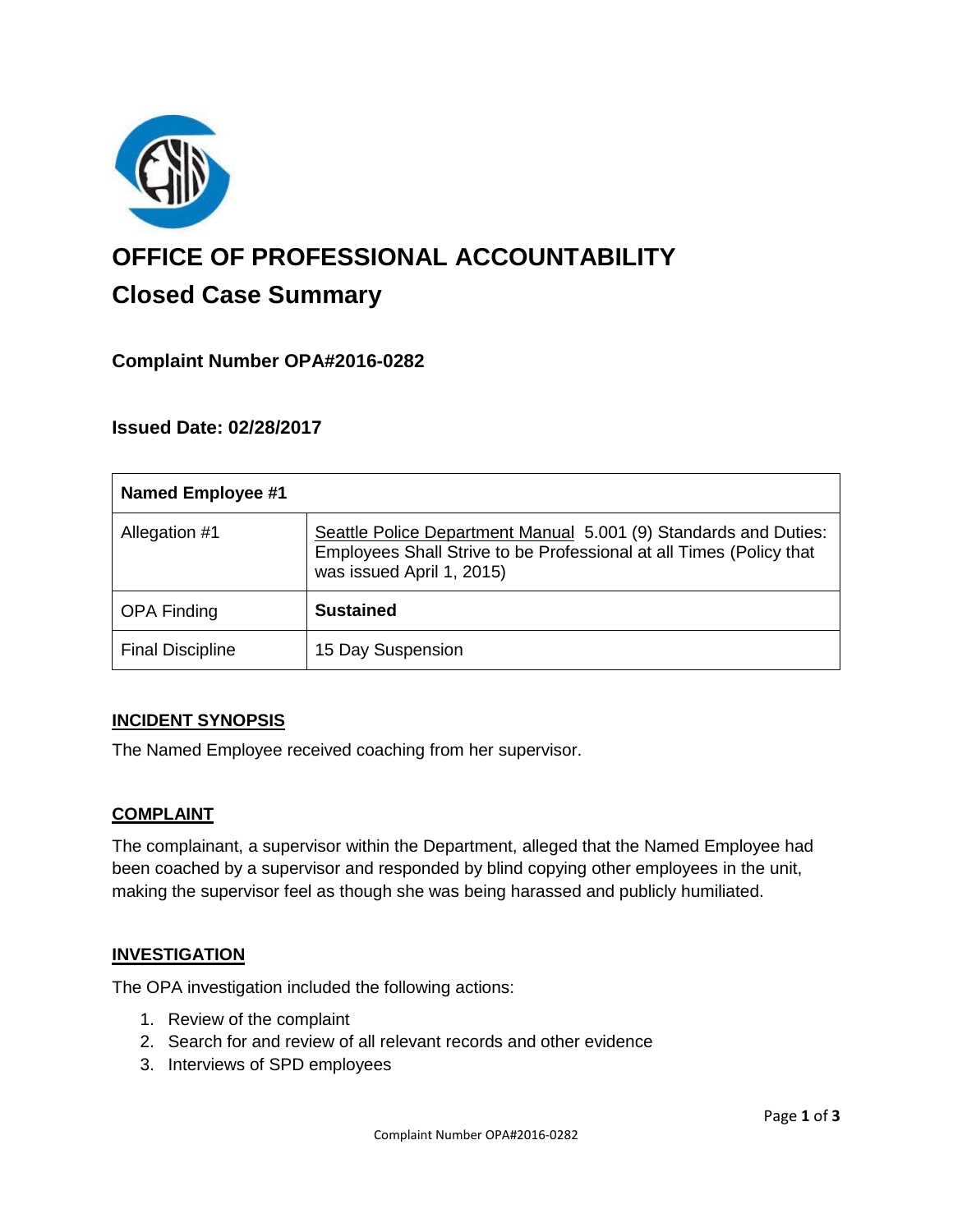## **ANALYSIS AND CONCLUSION**

The preponderance of the evidence from this investigation showed that the Named Employee sent an email to her acting supervisor. In addition to the acting supervisor, the Named Employee listed 19 people as recipients of this email. Only three of the 19 were visible recipients on the email. The 16 other recipients were "blind copied." This meant that the acting supervisor, to whom the email was primarily addressed, did not know from looking at the email that the 16 others had each been sent a copy.

The email in question sent by the Named Employee was in reply to an email sent to her by the acting supervisor the previous day. The initial email from the acting supervisor was a summary of an earlier verbal conversation between the two regarding certain performance issues of the Named Employee noted by the acting supervisor. In her reply to the acting supervisor, the Named Employee responded to the performance issues raised in the acting supervisor's email. The last paragraph of the email refers to "all the stories" being circulated about the acting supervisor's alleged off-duty actions at a "strip club." It was clear from the OPA investigation that this subject was not in any way related to any previous conversation the acting supervisor had with the Named Employee.

The acting supervisor became aware that a number of people in her work group, her Captain and people at SPD headquarters had somehow been given access to the email sent to her by the Named Employee. The acting supervisor reported feeling humiliated and felt the Named Employee had provided copies of the email to others as an act of retaliation against the acting supervisor. The acting supervisor also told OPA she was concerned the content of the final paragraph may have harmed her reputation at SPD.

The Named Employee told OPA she included the information about the alleged incident at the strip club in the email because she was confused about the role the acting supervisor wanted to play relative to the other parking enforcement officers. The Named Employee explained the inclusion of 19 recipients as a combination of wanting others to know what was happening to her and to gain sympathy and support from others. The Named Employee acknowledged to OPA that the combination of the content of the final paragraph of the email and the audience she created for the email may have been "a little disrespectful."

There was no dispute about the author (Named Employee), content, or number of recipients of the email. The content of the final paragraph of the email had no connection to the subject of the email, the performance issues the acting supervisor had addressed with the Named Employee. There was no legitimate business purpose for the inclusion of that content or the inclusion of many of the listed recipients. The content of the final paragraph distributed as it was to so many people in a clandestine manner was objectively offensive and indefensible. It caused embarrassment and distress to the acting supervisor. It was potentially defamatory and threatened the reputation of both the acting supervisor and the Parking Enforcement Unit.